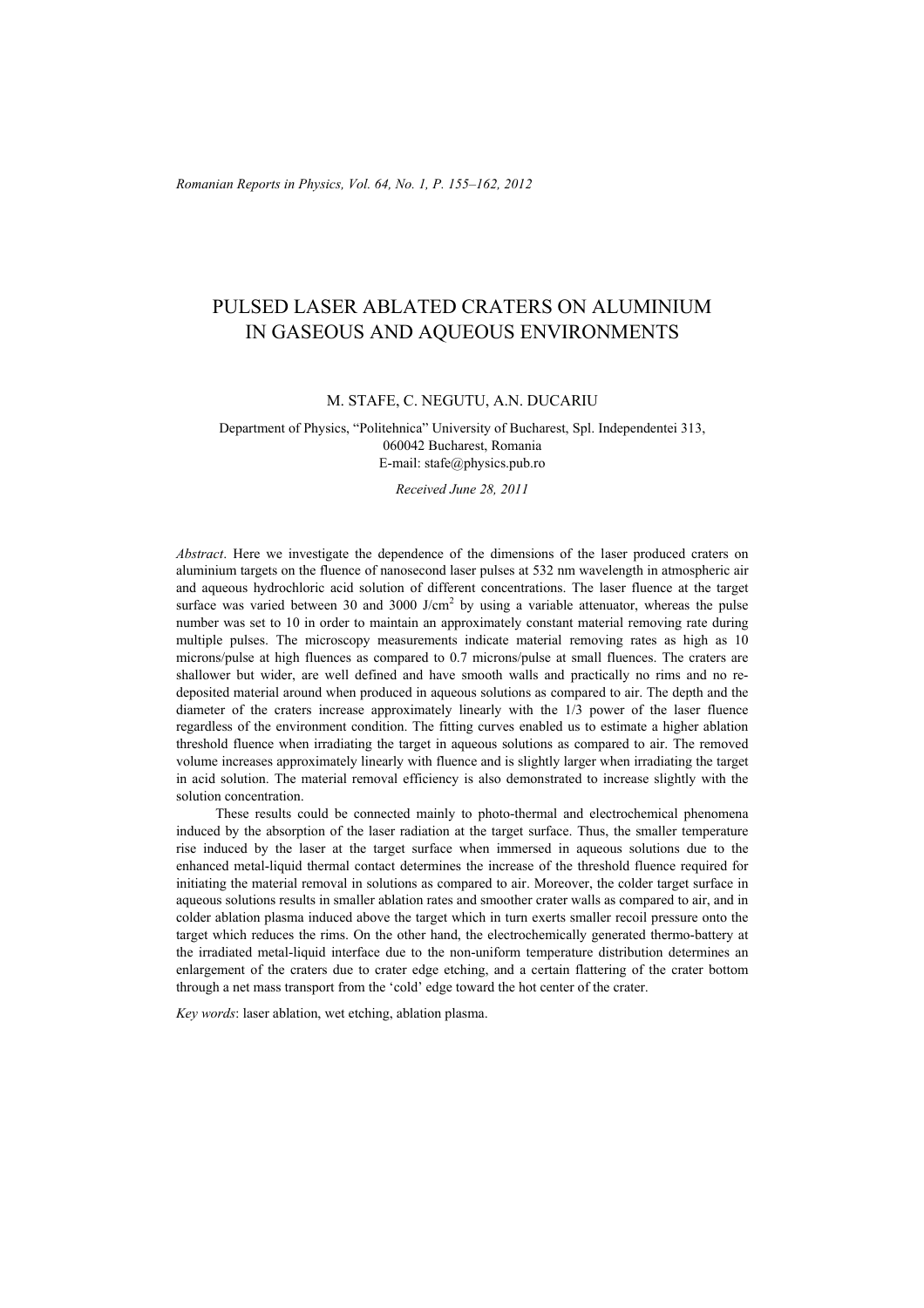#### **1. INTRODUCTION**

The efficiency of material removal upon irradiation with short and intense laser pulses in different non-etching or etching ambient conditions is described by the ablation/etching rate, which gives the maximum thickness of the layer removed during irradiation with a laser pulse. Understanding and controlling the ablation/etching rate is essential for determining the production efficiency, dimensions, and the quality of the laser produced structures in laser processing and pulsed laser-deposition [1–7].

The most suitable laser sources for obtaining very small (micrometer and sub-micrometer) and high quality structures are the femtosecond lasers due to the reduced thermal effects induced into the irradiated material [4, 5, 8]. Nevertheless, due to the high costs for acquisition and maintenance of the femtosecond lasers, there is an ongoing effort to develop new techniques based on nanosecond laser sources [5, 8, 9]. The studies propose to determine the optimum laser and ambient parameters that allow one to obtain high quality micro- and nano-structures on different metallic or non-metallic materials.

Previous experiments on nanosecond-pulsed laser ablation of metals in different non-reactive gas atmospheres indicated that high quality structures could be obtained at small laser fluences, *i.e.* slightly above the ablation threshold fluence which is demonstrated to be within the range of 1 to 10 J/cm<sup>2</sup> [1, 2, 5, 8, 9]. In these conditions, the ablation rate is rather small (tens to hundreds of nm per pulse) which leads to small processing speeds of large areas. The ablation rate increases logarithmically with the fluence in a certain range above the ablation threshold but to the detriment of the quality [1, 2]. Laser material removal may be enhanced or only induced by a proper choice of a gaseous or liquid etchant ambient [1, 10, 11]. Depending on the laser parameters and on the etchant properties (electrolytic or non-electrolytic), the material removal process may be thermally or electrochemically activated [1]. At higher fluences (*i.e.* above ignition threshold fluence), depending on the ambient, the critical thermo-dynamical conditions come into play along with the phenomena associated to the ablation plasma, and the laser-plasma interaction could influence very strongly the dimensions and the quality of the structures [6, 7, 12–17].

Here, we investigate the dependence of the removal rate of aluminium on the fluence of nanosecond laser pulses at 532 nm wavelengths in ambient atmosphere and aqueous acid solutions of different concentrations. The main purpose is to determine the optimum irradiation and ambient conditions for obtaining high processing rates and, at the same time, good quality of the laser produced structures. We demonstrate the influence of the solution concentration on the activation threshold fluence, on the removal rate, dimensions and quality of the laser produced structures. The results obtained in aqueous solutions are presented comparatively with those obtained normal ambient atmosphere.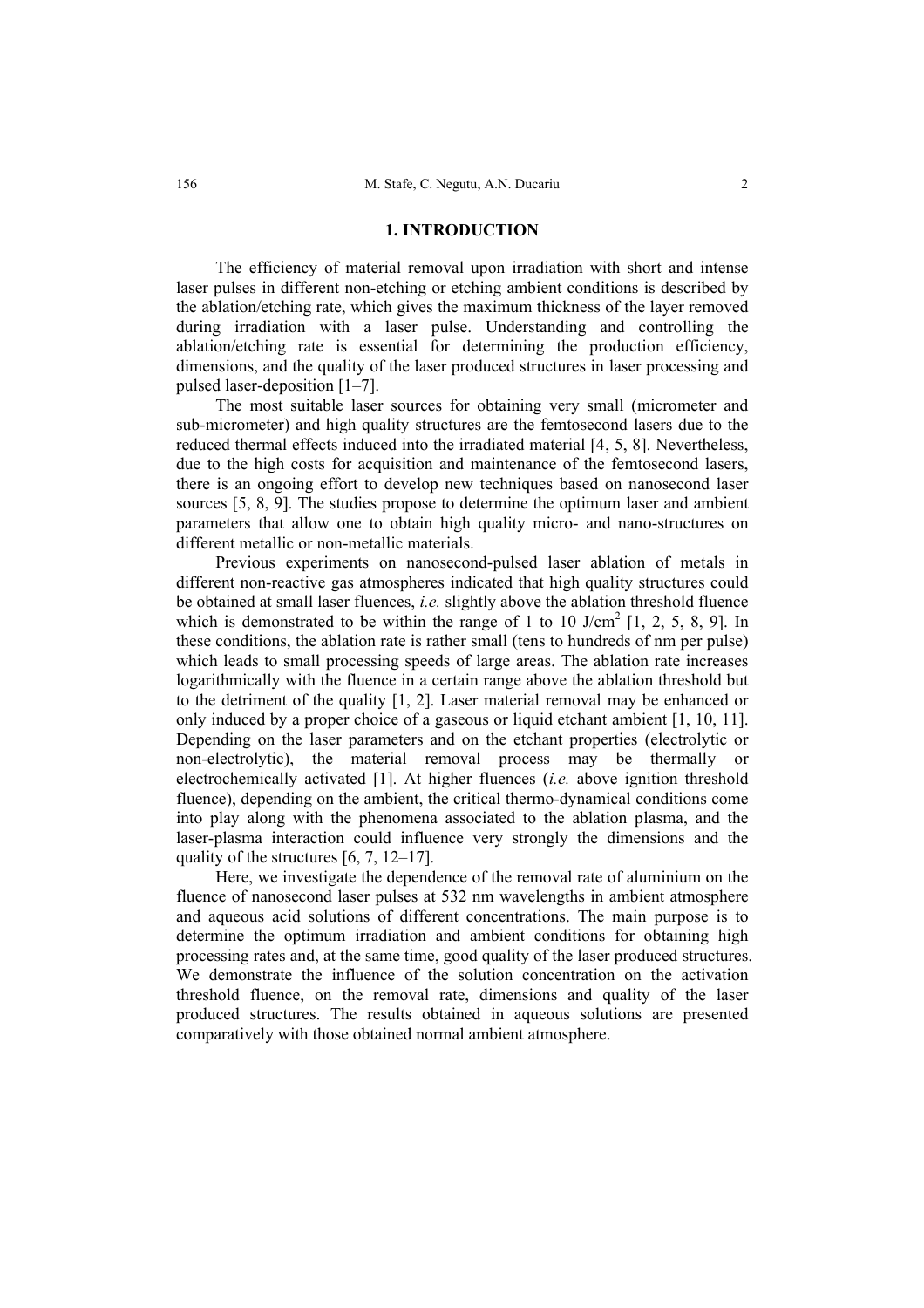## **2. EXPERIMENTS**

The experimental setup consists of a frequency doubled 'Quantel-Brilliant' Q-switched Nd-YAG laser system, a large dynamic range 'Newport' variable attenuator, a 'Newport' beam expander, focusing lens and an aluminium target placed perpendicularly to the laser beam (Fig. 1). The experiments were carried out in ambient atmosphere and aqueous hydrochloric acid solutions of different concentrations, namely 0, 0.5 and 1 N.

The laser system works in the TEM00 mode and generates fundamental pulses at 1 064 nm wavelength which are frequency doubled (532 nm wavelength) by sending them through a second harmonic generator module. The second harmonic pulses are characterized by a duration of 4.5 ns, a maximum repetition rate of 10 Hz, and a maximum energy of 10 mJ.

The laser pulses are focused at normal incidence on a thick aluminium sheet. The target is fixed in air or aqueous solutions in the focal plane of the convergent lens  $(f/7, f = 18$  cm) and the laser fluence at the target surface was varied between 30 and  $3\,000$  J/cm<sup>2</sup> by using the large dynamic range variable attenuator.

The incident pulse number was set to 10 at 10 Hz repetition frequency in order to maintain a relative constant ablation/etching rate during multiple pulses incidence and, on the other hand, to obtain craters deep enough to allow for small relative errors for the microscopy measurements. The ablated/etched craters were analyzed with a metallographic microscope with a resolution of 1 micron in depth and 2 microns transversally so that, accounting for the craters depths and diameters, we estimated a maximum relative error of the measurements of  $\sim$ 10%. The material removing rate was calculated subsequently by dividing the crater depth by the pulse number.



Fig. 1 – Experimental setup.

# **3. RESULTS AND DISCUSSION**

The microscopy measurements indicate that for small fluences (*e.g.* 30 J/cm<sup>2</sup>), the removal rates are between 0.7 and 1.5 microns/pulse depending on the ambient.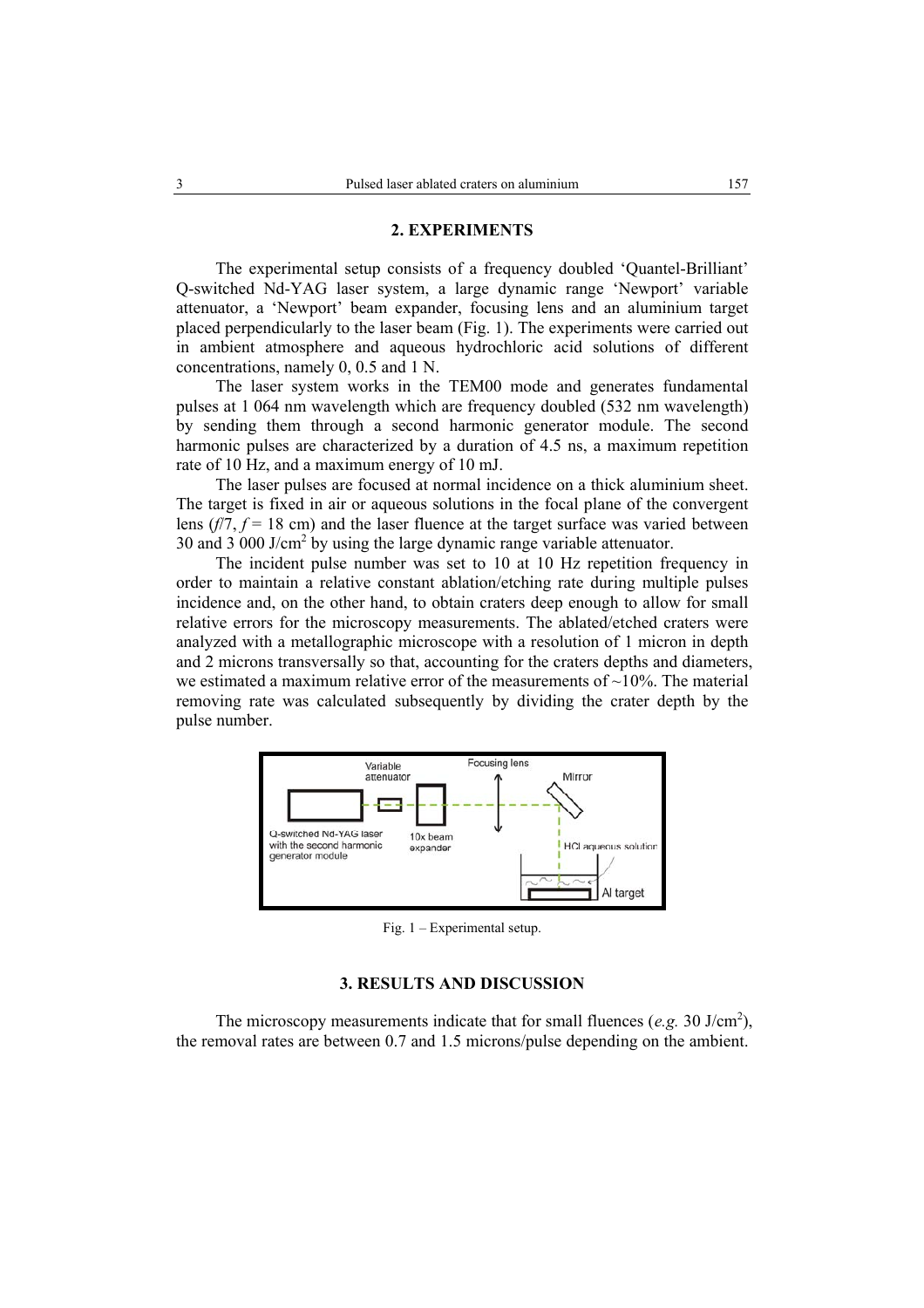In this fluence regime the craters are practically free of rims and, in particular, the craters are very well defined when produced in aqueous solutions. At high laser fluences (*e.g.*  $3\,000 \text{ J/cm}^2$ ) the measurements indicate very high removal rates of 6 and 10 microns/pulse depending on the ambient medium. In this fluence regime the craters are surrounded by rims and large re-deposited material when produced in air, whereas the craters become better defined, smoother, with no rims and very small redeposit around when produced in aqueous solutions.

Figure 2a indicates that the removal rate and, consequently, the depth of the craters, increases linearly with the 1/3 power of fluence in all environment conditions. The removal rate is slightly higher when irradiating the target in air as compared to the irradiation in aqueous solutions. By comparing the removal rates in aqueous solutions we can see  $\sim$ 20 % higher removal rates in 1N and 0.5 N acid solutions than in pure water ambient.

 By extrapolating toward a zero removal rate the 1/3 power fitting curves we can estimate the minimum threshold fluence for material removing. Thus, we can see that in air the threshold fluence is  $\sim$ 1.3 J/cm<sup>2</sup>, which is smaller than in aqueous acid solutions  $(\sim 2.2 \text{ J/cm}^2)$ .

 The microscopy measurements indicate additionally that the diameter of the craters increases also linearly with the 1/3 power of fluence in all environment conditions (Fig. 2b). In opposition to the crater depth, the diameter is larger when irradiating the target within the aqueous medium as compared to air.

 Considering the craters as approximately conic structures for which the depth and diameter varies linearly with the cubic root of the fluence, we get a linear dependence of the crater volume on the fluence. This is in total agreement with the results presented in Fig. 3. Here we can see that the removed volume increases linearly with fluence, the removed volumes being slightly larger when irradiating in aqueous acid solutions as compared to pure water and air. Another result indicates that the structures are smoother and better defined in aqueous solutions as compared to air.

 These experimental results can be interpreted in terms of photo-thermal and photo-chemical material removal under the laser radiation. Considering the photothermal activation of the material removal in open air, the excitation laser energy propagates mainly within the target material due to the poor thermal contact between the target surface and the surrounding air, resulting in deep craters rather than wide. At large fluences, strong heating of the target surface and the instabilities within the melted layer of the target surface heated up to the critical temperature may result in the rough craters surface that we observed experimentally. The presence of rims around the craters can be also explained by the high temperature rises of the target surface which in turn lead to hot and dense ablation plasmas and, consequently, to high recoil pressure exerted onto the melted layer.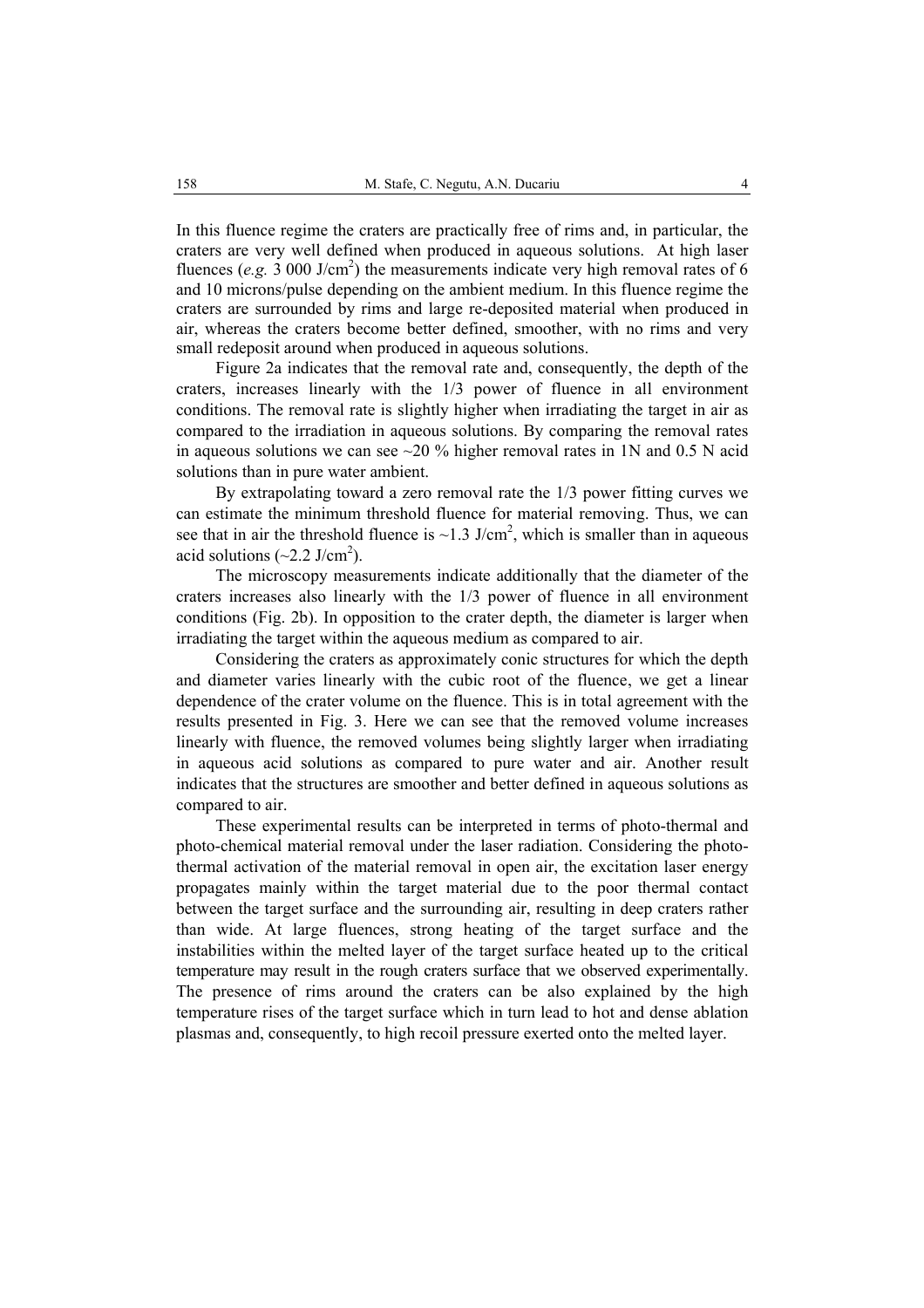

Fig. 2 – a) The removal rate *vs* laser fluence in different ambient conditions. The legend indicates the threshold fluences as resulted from extrapolation of the fitting curves towards zero removal rate; b) dependence of the crater diameter on the laser fluence for different ambient mediums.

On the contrary, when irradiating the target in aqueous solution, the excitation laser energy propagates both within the target material and within the surrounding liquid due to the good thermal contact between the target surface and the surrounding liquid medium. At small fluences, the temperature rise induced by the laser absorption at the target surface is smaller than in the case of air. Thus, the thermal activation of material removal is more difficult in aqueous ambient and the minimum threshold fluence required for material removal increases in this case. At large fluences, the localized overheating of the target and the instabilities within the melted layer are reduced. Thereby, the removal rate decreases whereas the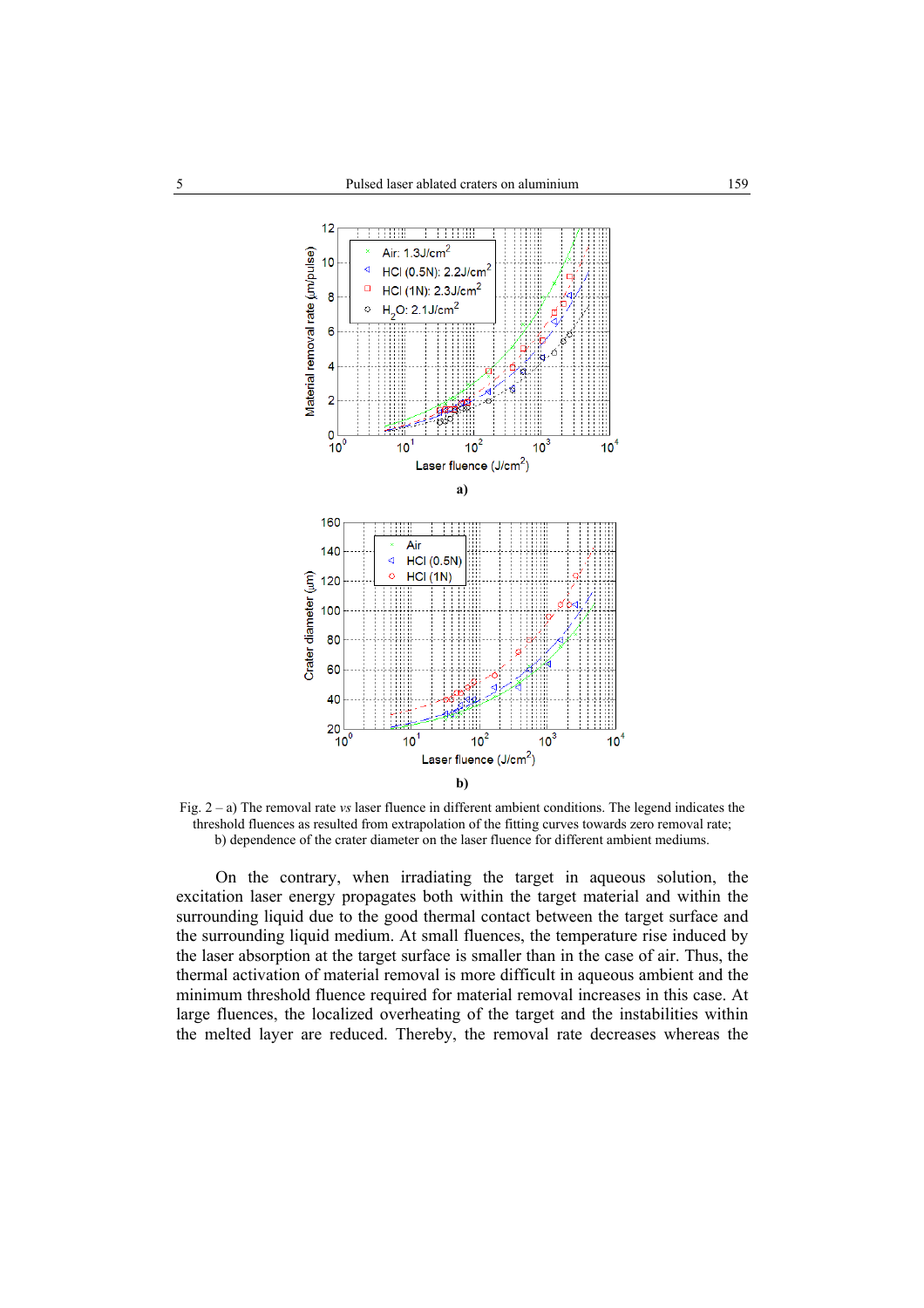smoothness of the craters walls is improved. Moreover, the lack of rims around the craters can also be explained by the small temperature rises of the target surface which in turn lead to colder ablation plasmas and, consequently, to smaller recoil pressure exerted onto the melted layer.

The results regarding the crater diameter in different mediums can be understood in terms of laser induced electrochemistry: the electrochemical potential of the metal sheet with respect to the electrolytic acid solution is directly dependent on the local temperature induced at the target surface and on the ion density within the solution [1]. A thermo-battery is generated in the laser irradiated area which determines a net mass transport from the spot edge toward the center through the solution. Thereby, we expect a plating of the crater in the strong heated center due to material deposition and, simultaneously, enhanced etching at the 'cold' crater edge. This is consistent with the microscopy observations presented above: in aqueous solutions, the craters are larger and the depths are slightly smaller as compared to air, the craters bottoms are flatter whereas the well defined craters walls become steeper.

The results regarding the approximate equal removed volumes in water and air at different fleunces could be explained similarly, as follows. The strong photothermal ablation mechanism in air determines deep craters but with the same volume as in the case of the large and shallow craters produced by the superposition of electrochemical and the weaker photo-thermal mechanisms in water. As the acid concentration in the aqueous solutions increases the electrochemical mechanism become more important, the removed volume increasing slightly as compared to water and air.



Fig. 3 – Dependence of the laser removed volume on the laser fluence in different ambient conditions.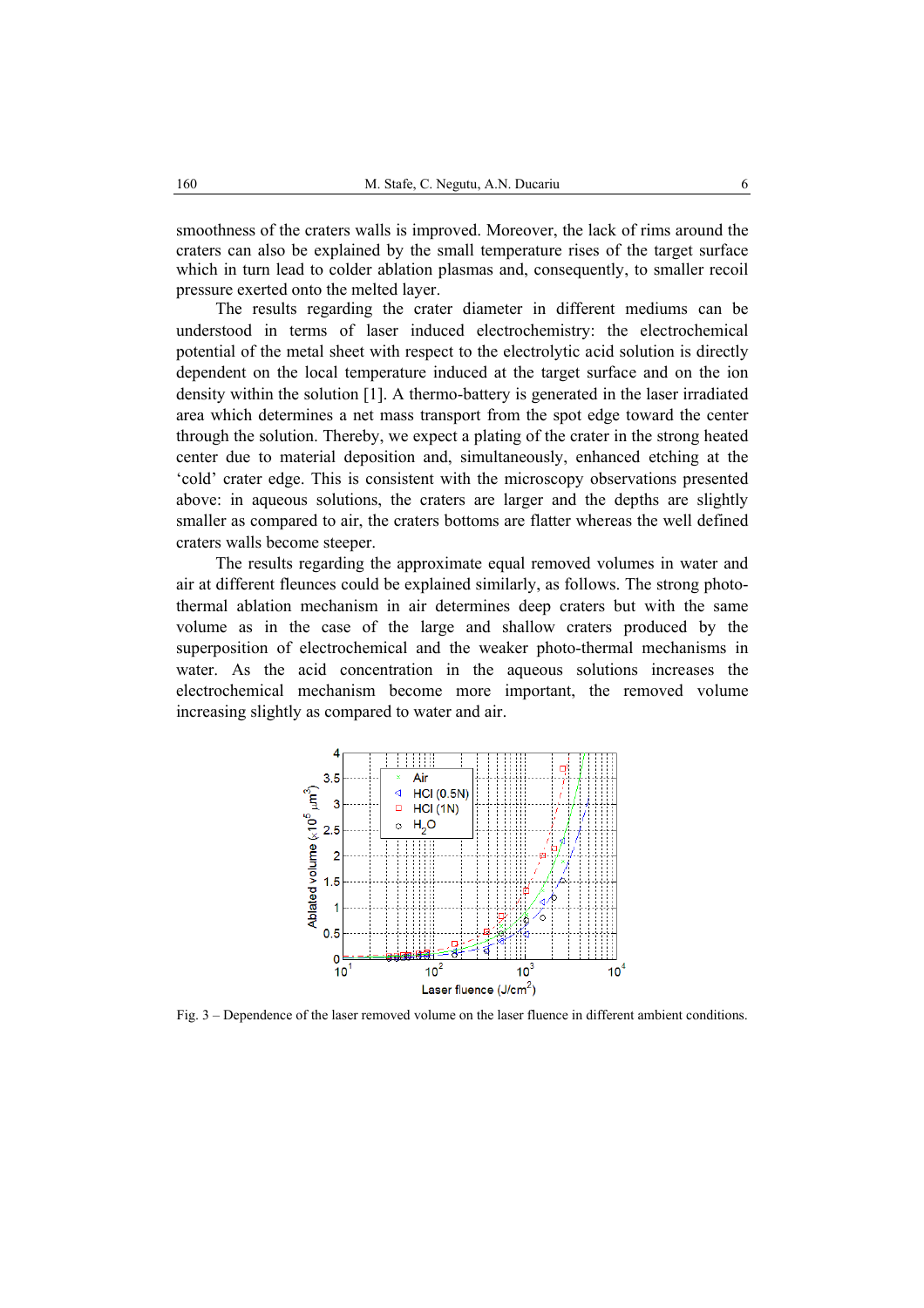### **4. CONCLUSION**

We investigated the dependence of the dimensions of the laser produced craters in aluminium on the fluence of nanosecond laser pulses at 532 nm wavelength in atmospheric air and hydrochloric acid solution of different concentrations. The laser fluence at the target surface was varied between 30 and 3 000 J/cm<sup>2</sup> by using a variable attenuator. The incident pulse number was set to 10 in order to maintain an approximate constant material removing rate during multiple pulses, and additionally, to ensure small relative errors for the microscopy measurements on the crater dimensions. The microscopy measurements indicate a small increase of the material removal threshold fluence when irradiating the target in aqueous solutions as compared to the irradiation in air. The increase of the laser fluence leads to shallower but wider craters in aqueous solutions as compared to air, the depth and the diameter of the craters increasing approximately linearly with the 1/3 power of the laser fluence regardless of the environment condition. The removed volume increases approximately linearly with fluence and is slightly larger when irradiating the target in aqueous acid solutions. The material removing efficiency is also demonstrated to increase slightly when using acid solutions with high concentrations as compared to pure water.

These results are connected to two phenomena: the enhanced metal-liquid thermal contact and the consequent poor ablation plasma in liquid medium as compared to air, and a laser induced thermo-electro-chemical effect at the metalliquid interface. The enhanced metal-liquid thermal contact prevents the overheating of the target surface due to the laser absorption and the instabilities within the melt surface which determine the rough surfaces of the craters in air. Moreover, the smaller temperature rises induced by the laser at the target surface when immersed in a liquid leads to the increase of the threshold fluence for initiating the material removal, and to much colder ablation plasma with small recoil pressure exerted onto the target which reduces the height of the rims around the craters.

The thermo-electrochemically induced 'battery' at the laser irradiated metalliquid interface determines a net mass transport from the crater edge toward the center through the solution. This could be the cause for the enhanced etching of the craters at the well defined crater edge and, simultaneously, for the relative crater flattening in the strong heated bottom of the craters.

*Acknowledgments*. This paper is supported by the Sectoral Operational Programme Human Resources Development, financed from the European Social Fund and by the Romanian Government under the contract number POSDRU/89/1.5/S/64109.